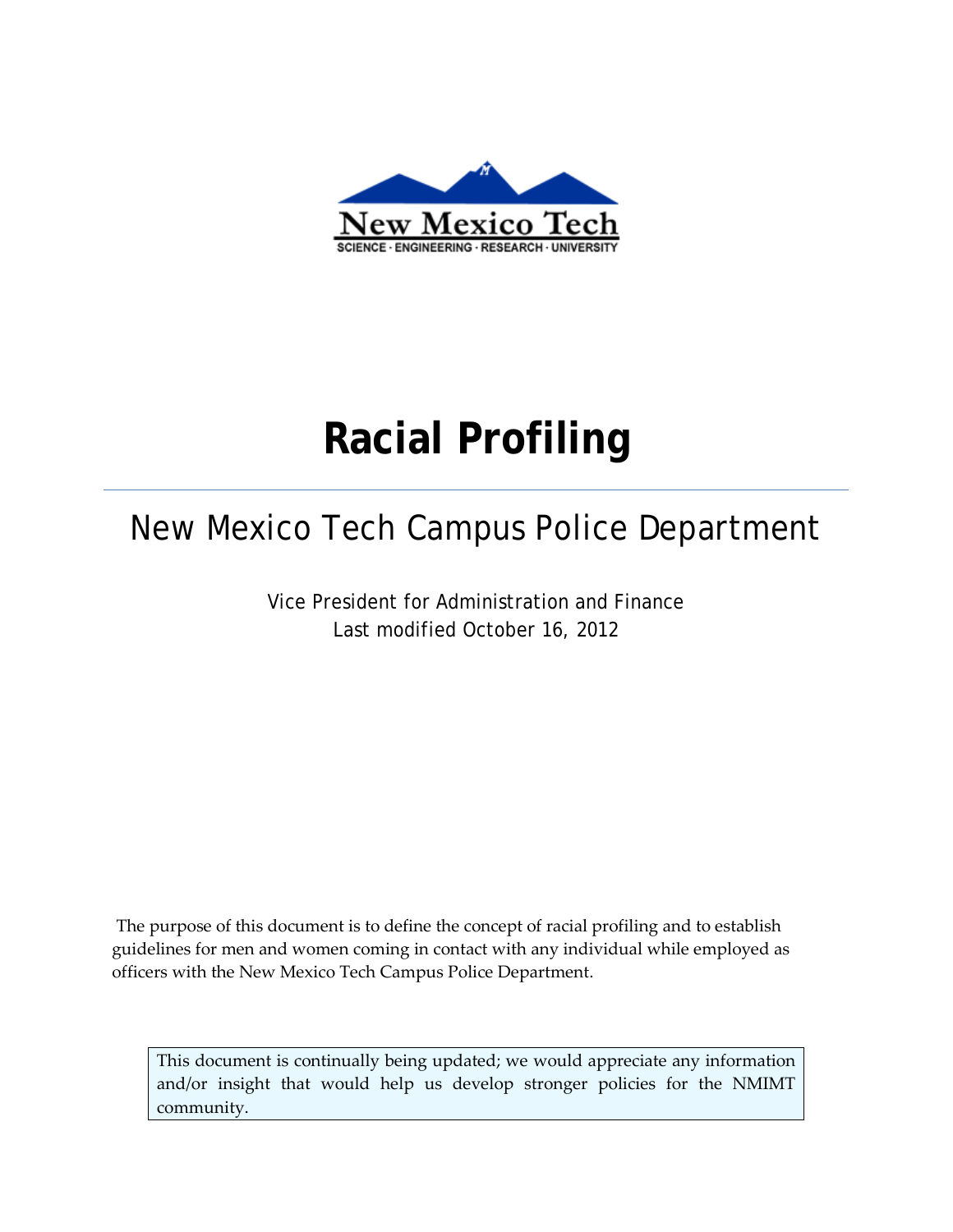### **Table of Contents**

| I.             |  |
|----------------|--|
| A.             |  |
| II.            |  |
| III.           |  |
| IV.            |  |
| V.             |  |
| VI.            |  |
|                |  |
|                |  |
|                |  |
| $\mathbf{X}$ . |  |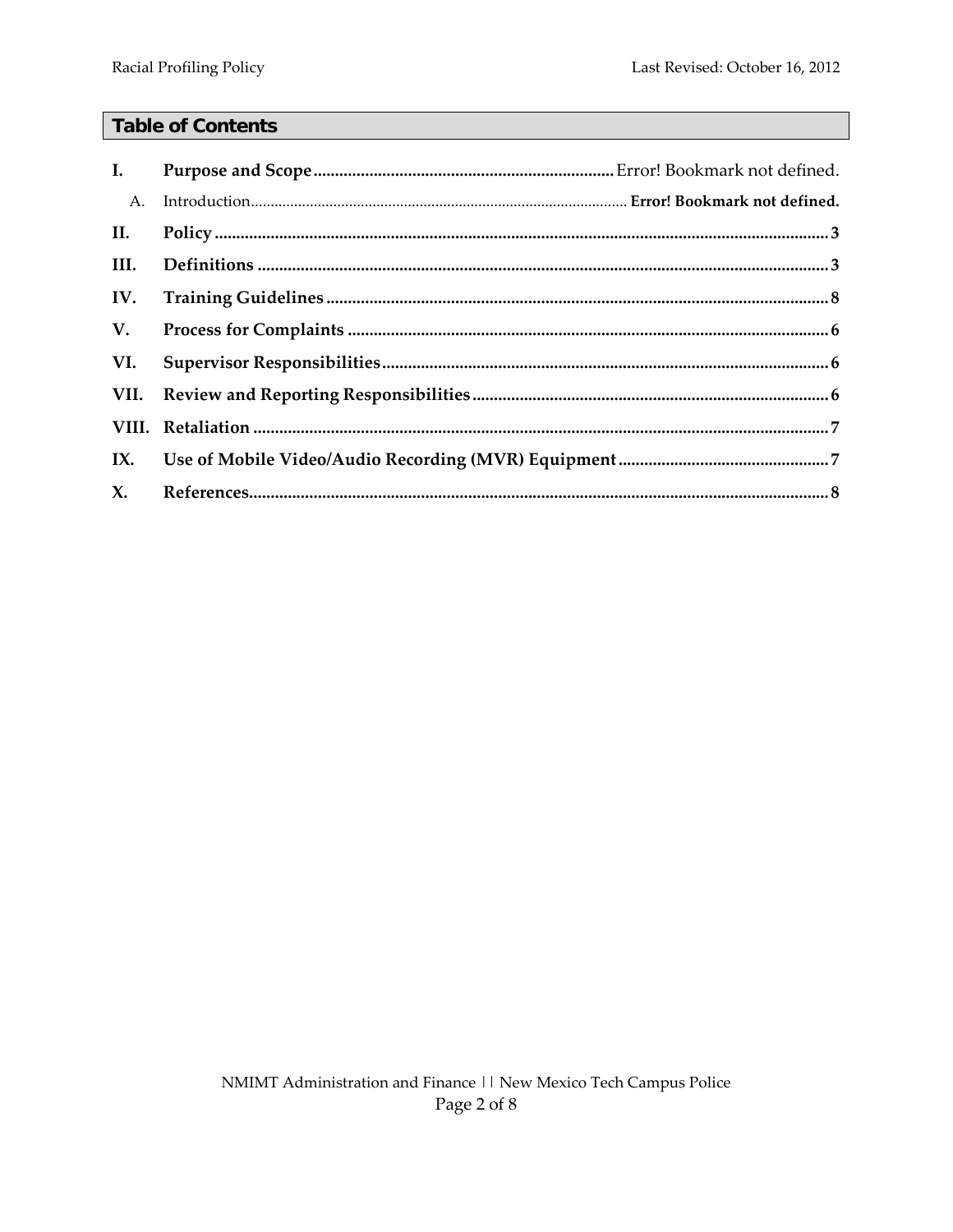#### **I. Purpose and Scope**

#### **A. Introduction**

Members of the New Mexico Tech Campus Police Department will protect the rights of all persons, regardless of race, color, creed, ethnicity, gender, age, sexual orientation, disability, religion, or any other belief system. All persons will be free to walk and drive the streets and other public places on and about the NMT campus without law enforcement interference so long as they are law abiding in their actions and behaviors.

This policy serves to:

- 1. Reaffirm the commitment of the NMT Campus Police Department to unbiased law enforcement practices.
- 2. Further clarify the circumstances in which officers may consider race or ethnicity when making enforcement decisions.
- 3. Reinforce procedures that assure the public that the NMT Campus Police Department is providing service and enforcing laws in an equitable manner.

This policy further serves to:

Unequivocally state that the NMT Campus Police Department will not tolerate or condone law enforcement activities that are the result of biased-based profiling, which is unethical and illegal, and serves to foster distrust of law enforcement by the NMT community we serve.

#### **II. Policy**

It is the policy of the NMT Campus Police Department that officers base pedestrian and motor vehicle stops, detentions, investigative activities, searches, property seizures, or arrests of a person upon a standard of reasonable suspicion or probable cause in compliance with the Fourth Amendment of the U.S. Constitution.

#### **III. Definitions**

A. A standard of **Reasonable Suspicion "**identifies a suspicion based on facts or circumstances which of themselves do not give rise to the probable cause requisite to justify a lawful arrest, but which give rise to more than a bare suspicion; that is, a suspicion that is reasonable as opposed to an imaginary or purely conjectural suspicion."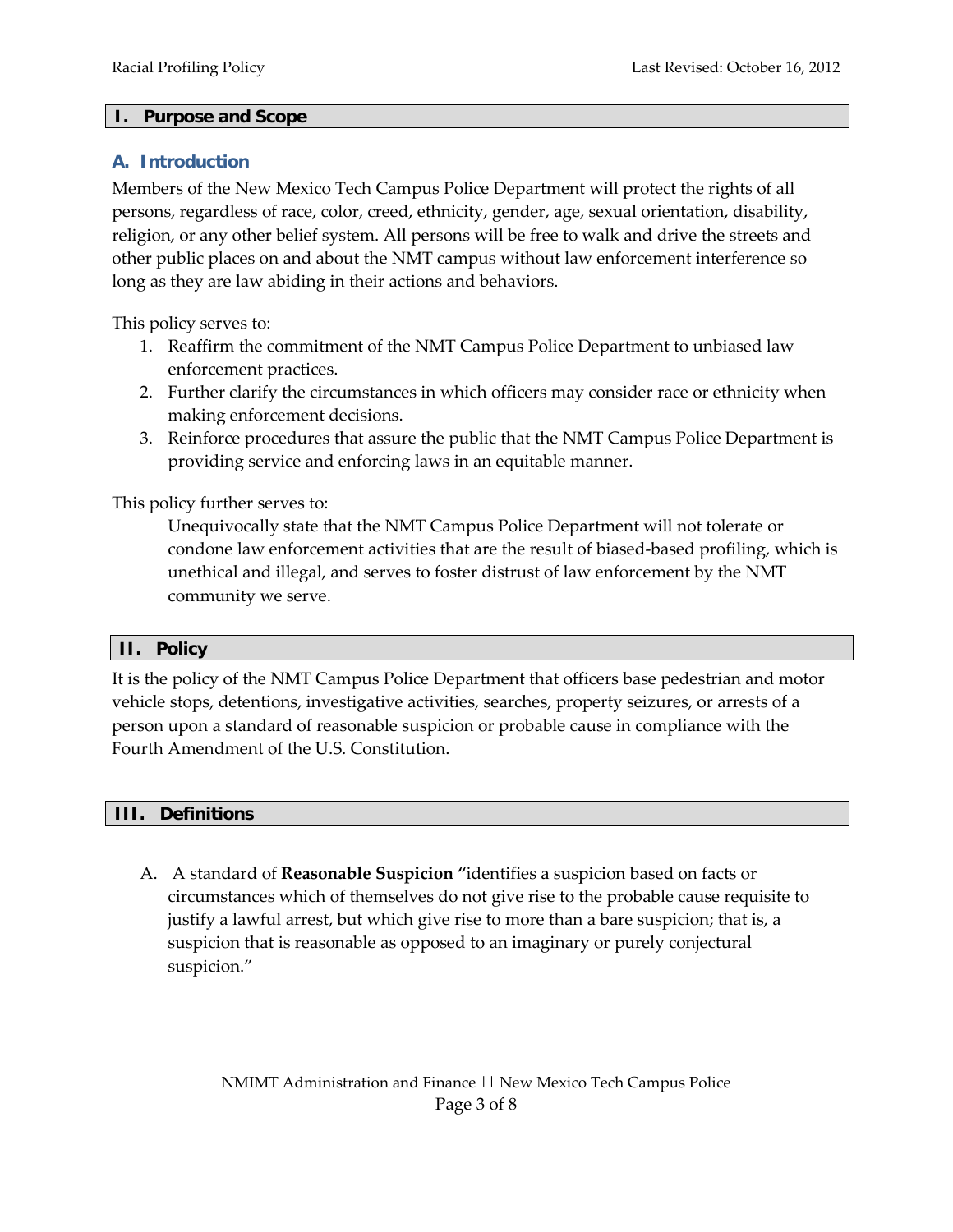- B. **Biased Law Enforcement** is the practice of a law enforcement officer relying on age, race, color, creed, disability, ethnicity, gender, national origin, sexual orientation, religion, any other belief system, and/or any other individual attribute other than a standard of reasonable suspicion or probable cause in the selection of persons to subject to routine pedestrian or motor vehicle stops, detentions, and investigative activity or arrest.
- C. **Unbiased Law Enforcement** is the practice of a law enforcement officer relying solely on a standard of reasonable suspicion, probable cause, or "...taking account the reported race or ethnicity of a specific subject(s) based on [reliable], locally relevant information that links a person(s) of a specific race or ethnicity to a particular unlawful incident(s)..."

#### **IV. Training Guidelines**

- A. All investigative detentions, traffic stops, arrests, searches, and seizures of property by members of the NMT Campus Police Department will be based on a standard of reasonable suspicion or probable cause as required by the Fourth Amendment of the United States Constitution and statutory authority. Officers must be able to articulate specific facts, circumstances and conclusions which support probable cause or reasonable suspicion for an arrest, traffic stop, or investigative detention.
- B. Officers may take into account the *reported race, ethnicity, or national origin* of a specific suspect or suspects based on *credible, reliable, locally-relevant information* that links a person of a specific series of crimes in an area to a group of individuals of a particular ethnicity.
	- a. The criteria of locally-relevant require that the information linking race to crime be based on local conditions. That is, officers could not rely on widely held stereotypes or even the fact that in many areas of the country a certain race is linked to a certain crime. Officers must have information that supports the link between race and specific criminal activity in their area.
- C. Except as provided in section B above, officers shall not consider race, ethnicity, or national origin in establishing either reasonable suspicion or probable cause.
- D. In an effort to prevent inappropriate perceptions of biased law enforcement, members of the NMT Campus Police Department shall utilize the following strategies when conducting pedestrian and vehicle stops:
	- 1. Be courteous, polite, and professional.
	- 2. Introduce him/herself, providing name and agency name, and explain to the citizen the reason for the stop as soon as practical, unless providing this information will compromise the safety of officers or other persons. In vehicle stops, provide this information before asking the driver for his/her license and registration.

NMIMT Administration and Finance || New Mexico Tech Campus Police Page 4 of 8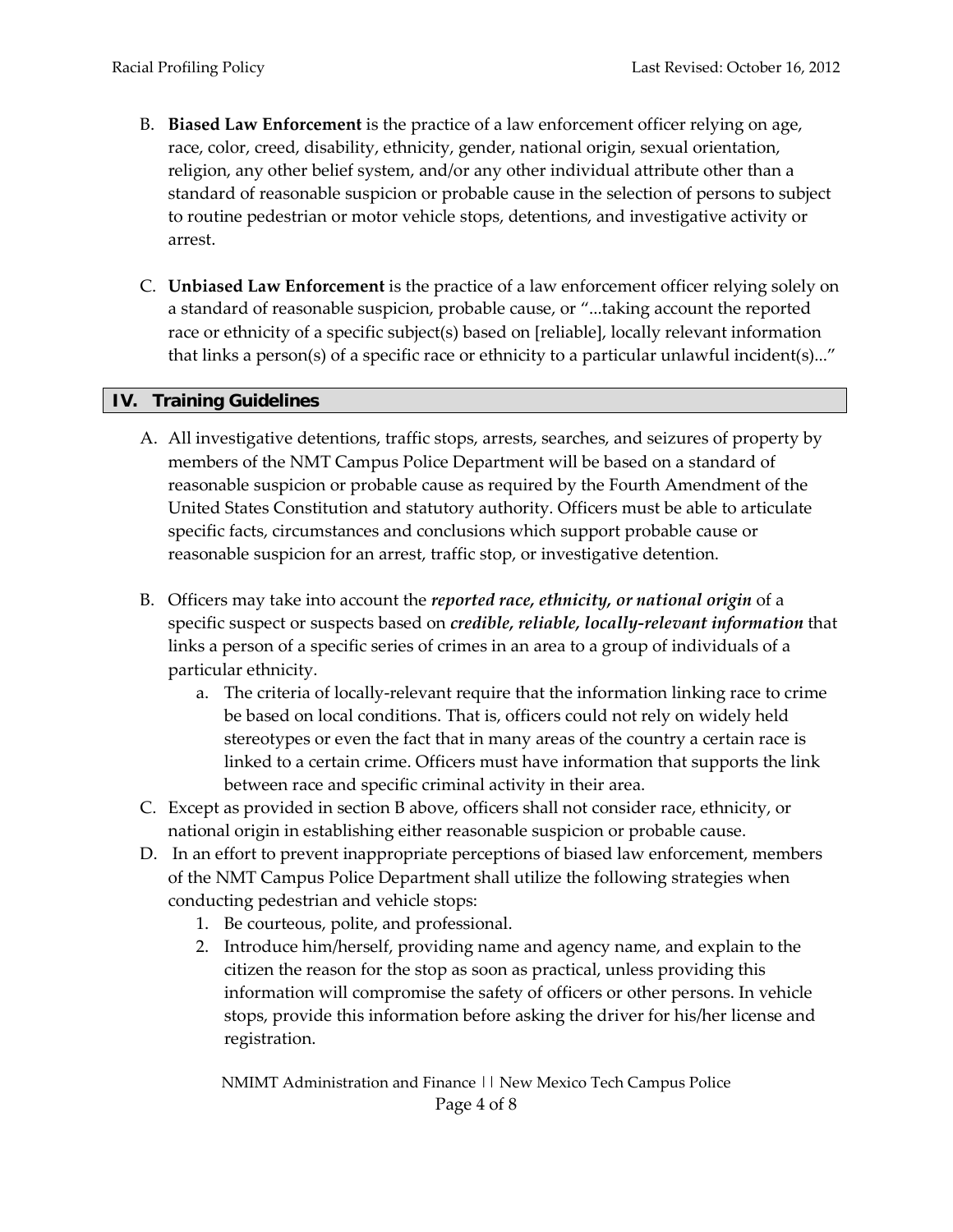3. The following dialogue will be utilized by officers of this agency to minimize conflict during all stops:

Officer Greeting: Good morning, afternoon, or evening.

Officer ID: I am Officer \_\_\_\_\_ of the NMT Campus Police Department.

Ask for items required: May I please see your driver's license, registration, and proof of motor vehicle insurance?

Reasoning: I stopped you because...  $\qquad \qquad$ .

Listen politely and give the accused the opportunity to tell their story.

Complete paperwork and advise driver or pedestrian as to what action is being taken and what, if anything, the person must do as a result.

Closing: Please drive safely or thank you for your cooperation.

Make sure the driver is able to merge safely back into traffic.

- 4. Appropriate enforcement action should always be completed and documented, generally in the form of a warning, citation, field interrogation card or an arrest. Officers are to ensure that the names of persons stopped and detained, even for a warning, are called into the Communication Center for inclusion in the dispatch log.
- 5. Ensure that the length of the detention is no longer than necessary to take appropriate action for the known or suspected offense.
- 6. Answer any questions the individual may have, including explaining options for the disposition of the traffic citation, if relevant.
- 7. Provide his or her name and badge number when requested to do so, in writing or on a business card.
- 8. Officers shall provide an explanation to the person detained if it is determined that the reasonable suspicions were unfounded; e.g., after a BOLO (be on the look out) stop.
- 9. The deliberate recording of any misleading information related to the actual or perceived race, ethnicity, gender, or sexual orientation of a person stopped for investigative or enforcement purposes is prohibited, and is a cause for disciplinary action consistent with departmental policy.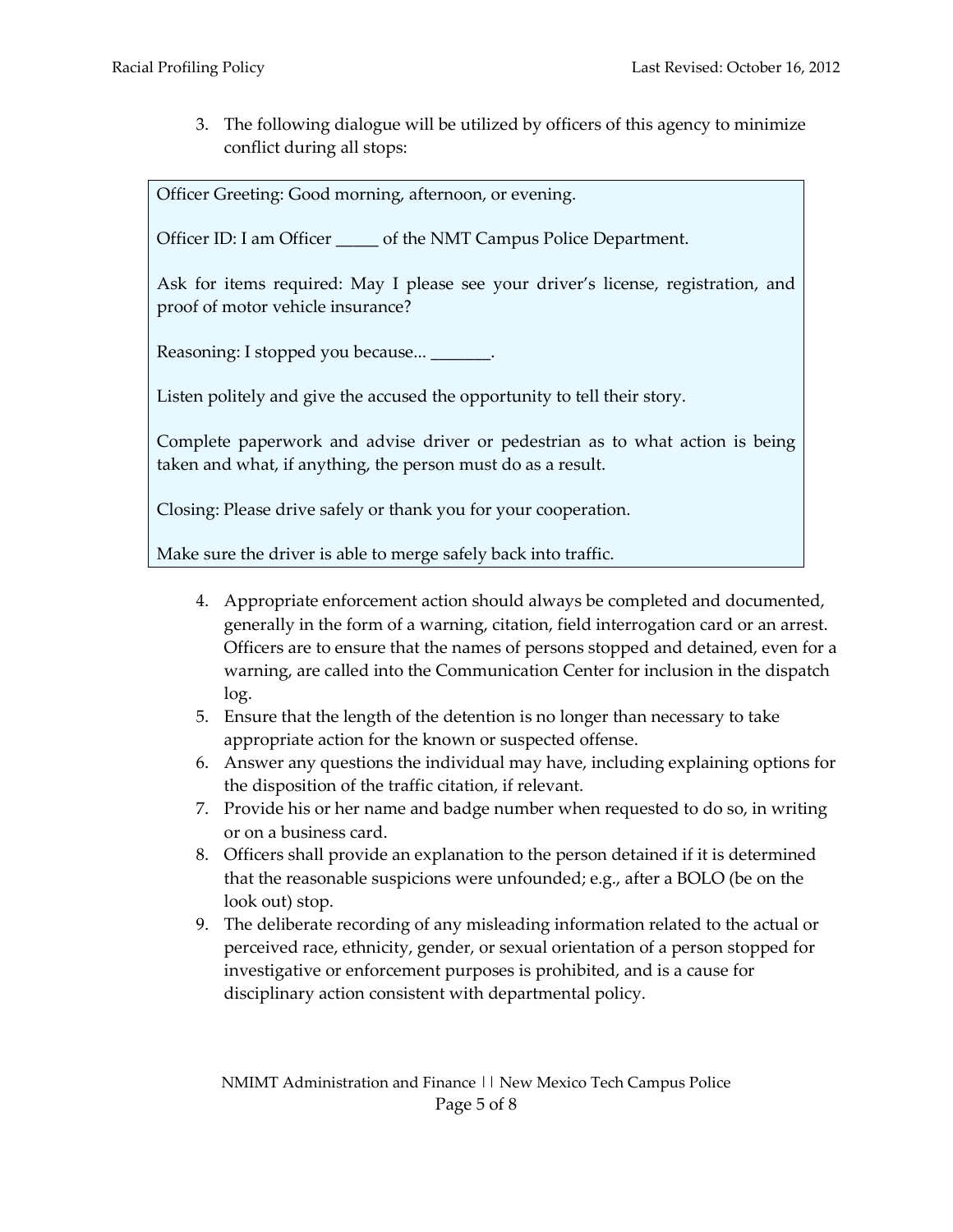#### **V. Process for Complaints**

- A. When accused of biased law enforcement practices, the officer should first contact his/her immediate supervisor for advisement on the situation. In some instances, the supervisor will report to the scene to mediate the situation.
- B. Any person may file a complaint with the NMT Campus Police Department if they feel that they have been stopped, detained, or searched based solely on a biased profile. Officers receiving such a complaint shall follow procedures outlined in the department's policy.
- C. Officers will complete a written report detailing the incident, the allegation(s) made, the purpose for the pedestrian or motor vehicle stop, detention, investigative activity or arrest, and submit the report to his or her supervisor.
- D. No person will be discouraged, intimidated, or coerced from filing such a complaint, or discriminated against because they have filed such a complaint.
- E. Investigations of allegations of biased based policing shall be conducted by an assigned investigator or the Director of the NMT Campus Police Department.
- F. Dependent on the findings of each complaint, as well as the specific factors involved, corrective measures will be taken to remedy violations of this policy. Corrective measures may include but are not limited to: training, counseling, policy review, and discipline up to and including termination of employment.

#### **VI. Supervisor Responsibilities**

- A. Supervisors shall ensure that officers follow the policies and procedures outlined in this document. It is the responsibility of supervisors to monitor the activities of personnel and to identify potential bias-based policing activity.
- B. An on-duty supervisor will follow the department's policy when advised that a person is making a complaints alleging profiling or other improper conduct.
- C. Supervisors will be apprised of all bias-based profile complaints involving personnel under their command.
- D. Supervisors will be particularly alert to potential patterns and practices of their personnel that may indicate bias-based profiling and treatment of individuals.

#### **VII. Review and Reporting Responsibilities**

A. The Director of the NMT Campus Police Department will review any allegations and analyze data specific to biased-based law enforcement practices to determine whether any officers have a pattern of stopping or searching persons.

> NMIMT Administration and Finance || New Mexico Tech Campus Police Page 6 of 8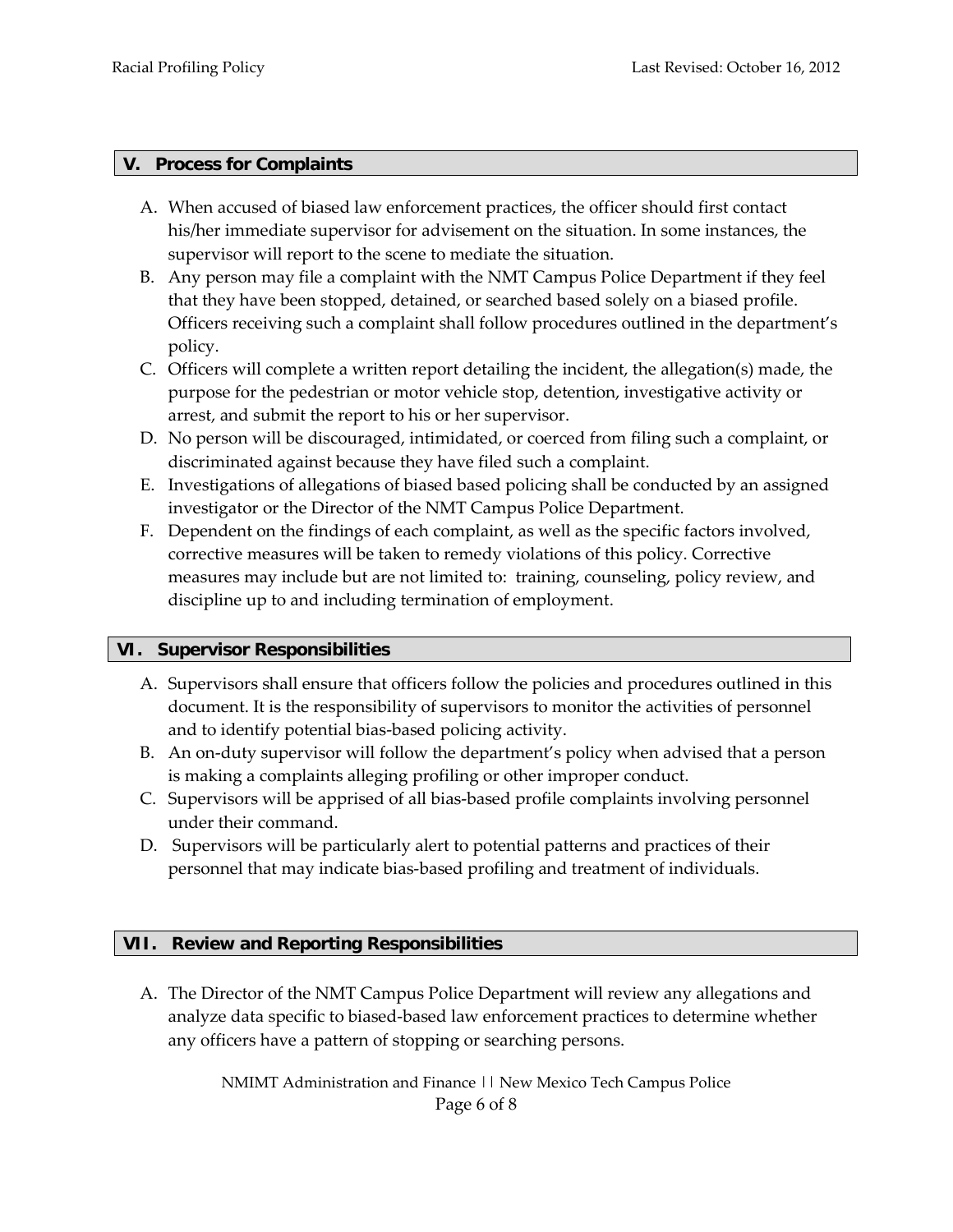- B. If the review reveals a pattern, the Director of the NMT Campus Police Department shall initiate an investigation to determine whether a trend is present indicating that an officer may be using race, ethnicity, national origin, or religion as a basis for investigating other violations of criminal law.
- C. Officers found to have engaged in biased-based law enforcement practices will receive immediate counseling, mediation, and corrective training within ninety (90) days of the review, will be subject to discipline, and may be subject to dismissal.

#### **VIII. Retaliation**

No member of the NMT Campus Police Department, regardless of rank or stature, will retaliate against officers or civilian personnel for reporting incidents of biased-based law enforcement practices. Actions or behaviors found to constitute retaliation will be immediately addressed and the appropriate discipline action taken up to dismissal.

#### **IX. Use of Mobile Video/Audio Recording (MVR) Equipment**

The NMT Campus Police Department does not have the equipment required for mobile video/audio recording. The department does not use such equipment, but does require officers to utilize their digital voice recorders when reasonably available.